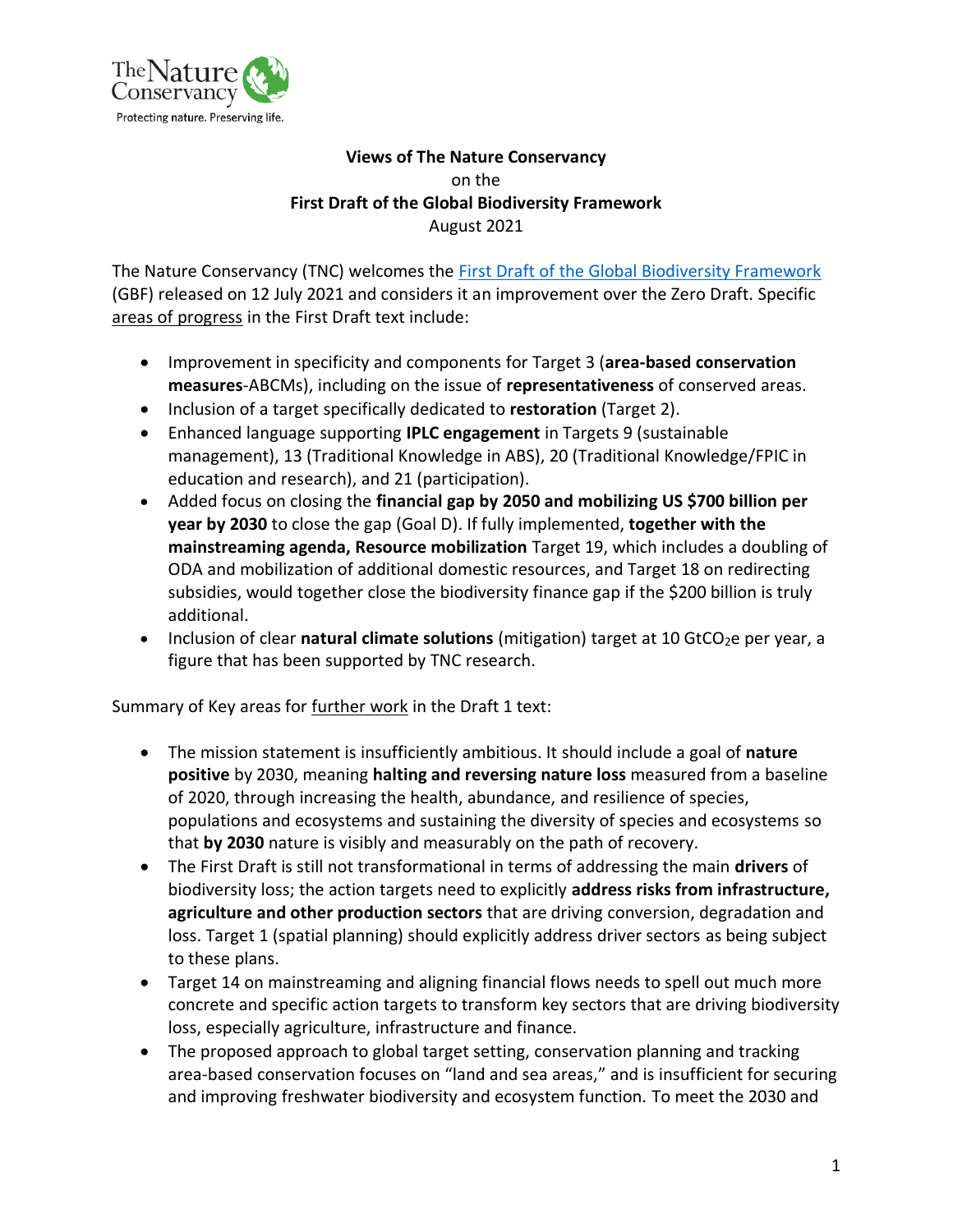

2050 Goals, we strongly recommend revisions to the targets and indicators to explicitly include **freshwater ecosystems, biodiversity and their unique needs.**

- **Implementation mechanisms** are not included in the First Draft; the cover note suggests that they would be part of a separate COP decision. Given the importance of implementation mechanisms to the success of the framework, Parties must be able to agree on implementation in tandem with the GBF.
	- o **National Biodiversity Finance Plans** should be a requirement for all countries; this mechanism is critical to attainment of the Resource Mobilization targets in the GBF and costs for developing them should be covered by the GEF for all GEFeligible countries.
- Similarly, the **monitoring framework** is still incomplete, and the Headline Indicators draft [\(WG2020-03-03.add1\)](https://www.cbd.int/doc/c/914a/eca3/24ad42235033f031badf61b1/wg2020-03-03-en.pdf) has significant gaps, notably on freshwater/riverine ecosystem components.

# **Section by Section Recommendations**

# **Mission**

The GBF should have as its mission to halt and reverse nature loss so that we are **nature positive by 2030.** This mission was illustrated by a figure that was included in the SBSTTA-24 document on scientific and technical information (SBSTTA-24-03-add2. Rev1) and is reproduced in a modified fashion below. The First Draft mission is insufficiently ambitious, too wordy, and difficult to remember.



# **Global Goal for Nature: Nature Positive by 2030**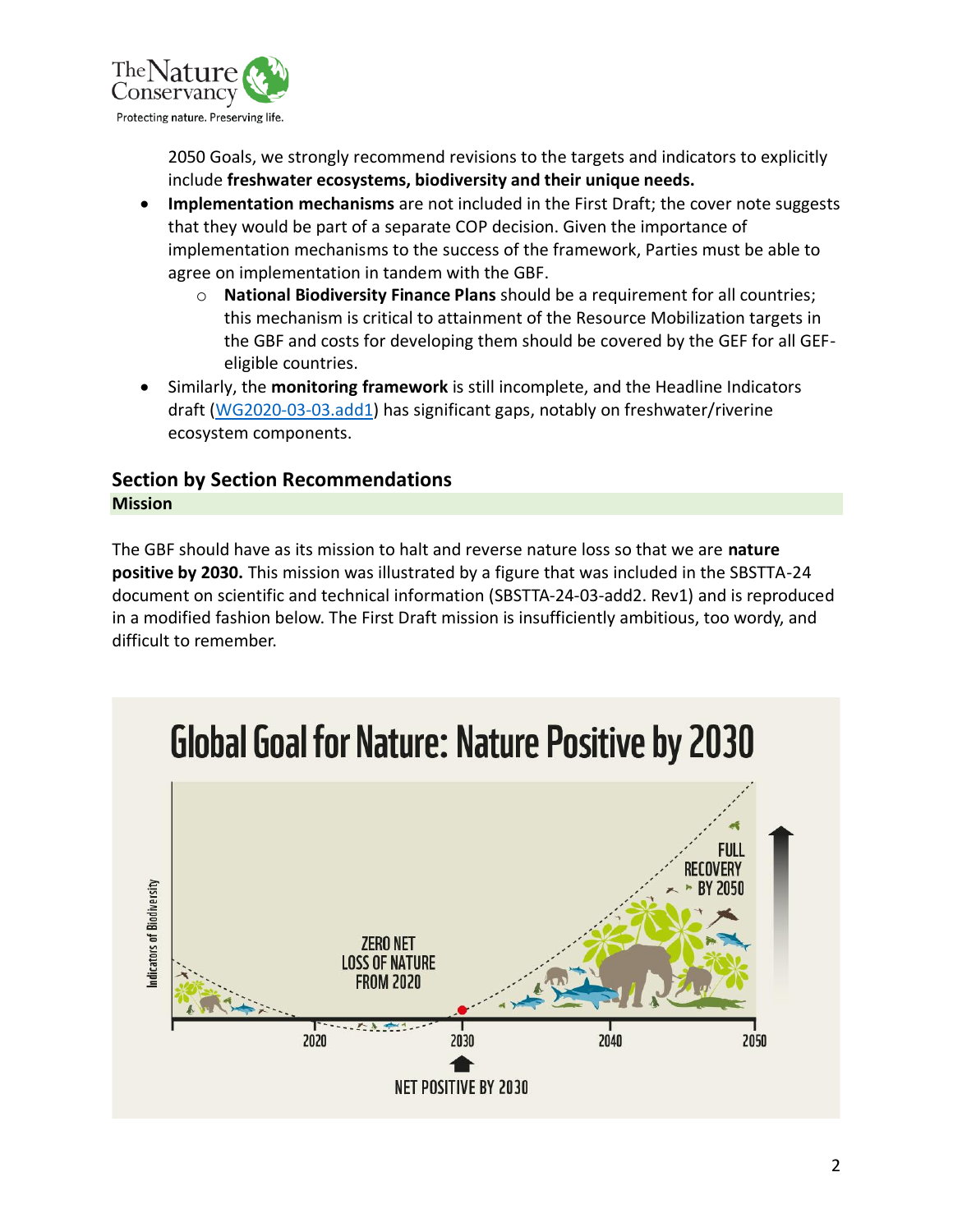

# **GOAL A:**

The Goal's proposed "15 per cent increase in the area and integrity of natural ecosystems by 2050" is likely insufficient to achieve the 2050 Vision of living in harmony with nature. We recommend a goal of at least 25 per cent.

The baseline for Milestone A.1, "Net gain in the area, connectivity and integrity of natural systems" should be correspondingly increased to 10 per cent (by 2030), and a baseline year of 2020 should be established in the text of the milestone.

# **GOAL B:**

While the goal and milestones are appropriate, they will be difficult to measure and aggregate at different scales. The UN System of Environmental Economic Accounting proposed in the Headline Indicators document (WG2020-03-03-add1) will need to be supplemented by other indicators and methodologies to assess progress toward these milestones.

### **GOAL C:**

The restriction of benefit sharing to genetic resources (and associated TK) has not ensured benefits envisaged under the Nagoya Protocol. Goal C should therefore include "associated traditional knowledge" and "derivatives" to ensure ABS is not fundamentally undermined.

# Proposed text, Goal C:

*The benefits from the utilization of genetic resources, derivatives and associated traditional knowledge, are shared fairly and equitably, with a substantial increase in both monetary and non-monetary benefits shared, including for the conservation and sustainable use of biodiversity.*

Further, the milestones C.1 and C.2 should be revised to reflect two key concerns by IP & LCs:

- Some holders of TK have not come by TK legitimately, e.g., there are some repositories that have not applied FPIC, so the language in both milestones should be oriented specifically toward **IPs and LC's holding such traditional knowledge**.
- The participation of [TK] providers including IPs & LCs should be a given whenever their knowledge is being accessed. The most important non-monetary benefit is in fact not merely their participation, but the *protection, preservation and maintenance of traditional knowledge* in accordance with Article 8(j) of the Convention. This should be through mutually agreed terms and guided by community protocols, based on language in the Nagoya Protocol.

# Proposed Text, Milestone C. 1:

*The share of monetary benefits received by providers, including indigenous peoples and local communities holding traditional knowledge has increased.*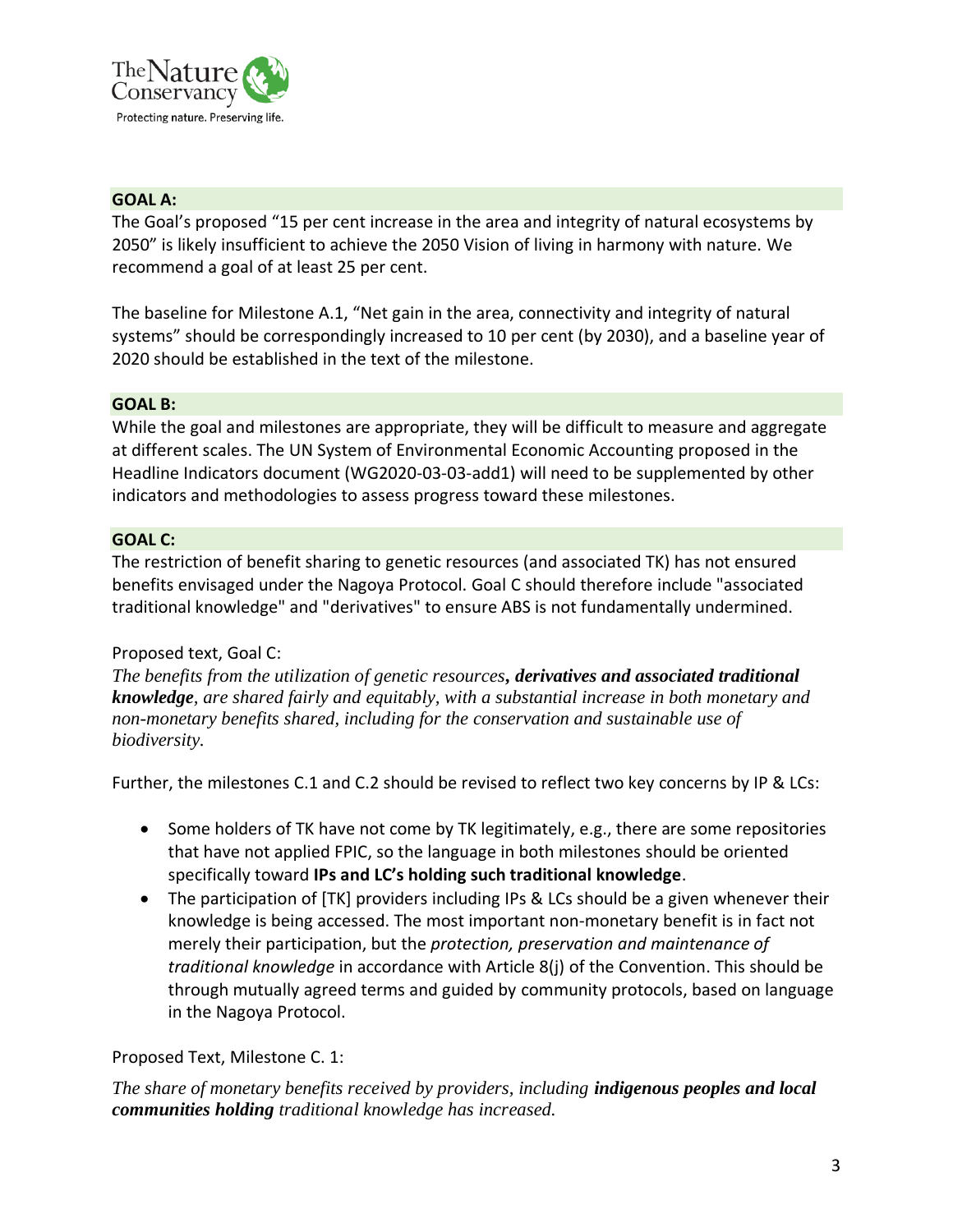

## Proposed text, Milestone C.2:

*Non-monetary benefits— such as research, development, preservation and maintenance of traditional knowledge—have increased through the participation of indigenous peoples and local communities holding such knowledge, and based on mutually agreed terms and biocultural community protocols.*

#### **GOAL D:**

TNC appreciates that this goal is consistent with the findings and recommendations of our *Financing Nature* report. In particular, we welcome framing the goal in terms of closing the \$700 billion annual gap by 2030, thus **requiring actions to both raise new funding as well as reduce or repurpose harmful spending** in multiple sectors, esp. agriculture.

#### **Target 1:**

This target has been improved in clarity from the Zero Draft version, but by retaining a focus on spatial planning rather than the purpose of the spatial planning, it obfuscates its intent and emphasizes the process, not the outcomes. Spatial planning must be aimed at retaining irreplaceable biodiversity areas, including intact, high-quality habitats and those places which support the persistence of life on earth. Preventing **degradation and** conversion **of these areas and avoiding and mitigating negative impacts** from industries and other drivers of change should be an objective of integrated spatial plans. Only then can Target 1 contribute to Goal A/Milestone A.1.

We also strongly recommend revisions to the target to **explicitly include freshwater ecosystems** and their unique needs**.** The standing assumption that terrestrial planning and protected areas will meet the needs of freshwater biodiversity and ecosystems has been refuted at the global, regional and local scales.<sup>i</sup> For example, in places where terrestrial protected areas do currently provide some benefit to freshwater biodiversity, this protection often lacks durability, as evidenced by the globally widespread development of dams inside protected areas.

#### Proposed revised text for Target 1:

*Ensure that all land, freshwater and sea areas globally are subject to integrated biodiversityinclusive spatial plans and integrated management aimed at retaining existing intact and wilderness areas, and ensuring the persistence of biodiversity through minimizing the impact from infrastructure and other sectors responsible for land-freshwater-and sea-use change.*

#### **Target 2: Restoration**

TNC strongly supports the addition of a separate target on r**estoration. We believe it will be necessary to have begun restoring over 30 per cent (as opposed to 20 per cent) of degraded** ecosystems by 2030 to make sufficient progress toward the milestone.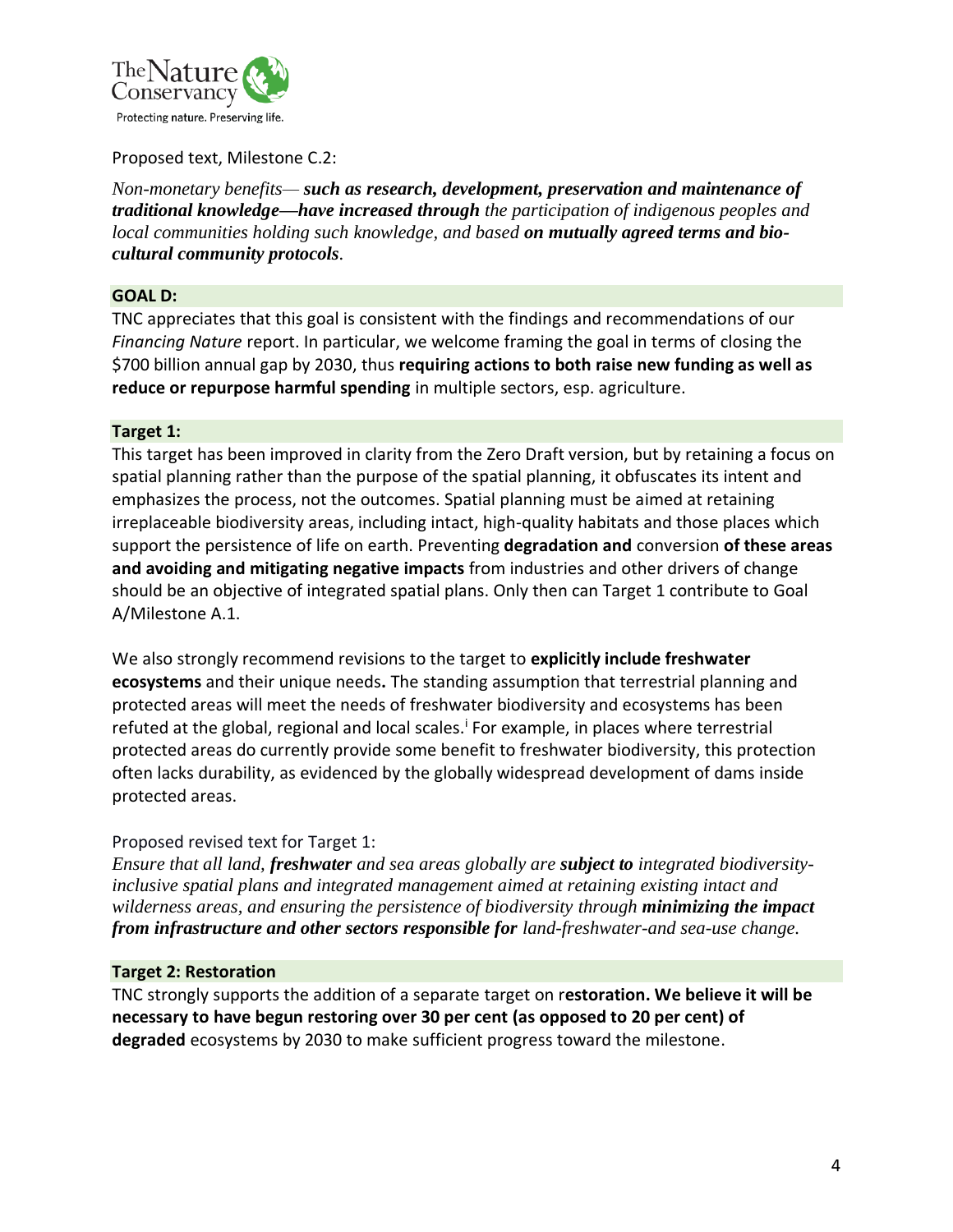

#### **Target 3: Area-Based Conservation Measures**

TNC strongly supports the component elements added to the area-based measures target in the First Draft. Specifically, we support "**ecologically representative**" remaining in the target language to complement "areas of importance for biodiversity" as an essential way to ensure all biodiversity persists. We have worked to improve measurement of ecological representation of conserved areas through the Representation Achievement Score, which will be calculated for all countries of the world with each update of the EU's Digital Observatory on Protected Areas (DOPA), helping us better quantitatively assess how area-based measures are improving ecological representation globally.

We also recommend that **freshwater** be explicitly called out in the target (proposed revised text, "30 per cent globally of land, **freshwater,** and sea areas"). Freshwater ecosystems are some of the most threatened and under-protected ecosystems, and further, are often transboundary—which presents unique management challenges. Freshwater systems are not currently being measured in our assessments of protected and effectively managed areas [see also Target 1 discussion above].

Further, given the importance **of indigenous and community-managed areas** to achieving this target, TNC believes the target should include qualifying language that it be pursued *with the free prior and informed consent of indigenous peoples and local communities, and including through appropriate recognition and support for the collective lands, territories and resources of indigenous peoples and local communities.*

# **Target 4: Species**

TNC supports the target.

# **Target 5: Wildlife use and trade**

TNC supports the target.

#### **Target 6: Invasive Alien Species**

TNC does not currently have a position on this target.

#### **Target 7: Pollution**

TNC supports the strong targets on nutrients, pesticides and elimination of plastic waste. However, we note that volume-based targets for pesticide reduction do not account for the wide variation in toxicity and impacts of different kinds of pesticides and could therefore have perverse effects. It would be preferable to express targets (and indicators) in terms of impacts on environmental and human health<sup>1</sup>. If it is not possible to develop such indicators in the short

<sup>1</sup> For example, the Environmental Impact [of Pesticides] Quotient (EIQ). See: Kovach, J., Petzoldt, C., Degni, J., and Tette, J. 1992. A method to measure the environmental impact of pesticides. New York's Food and Life Sciences Bulletin 139:1–8.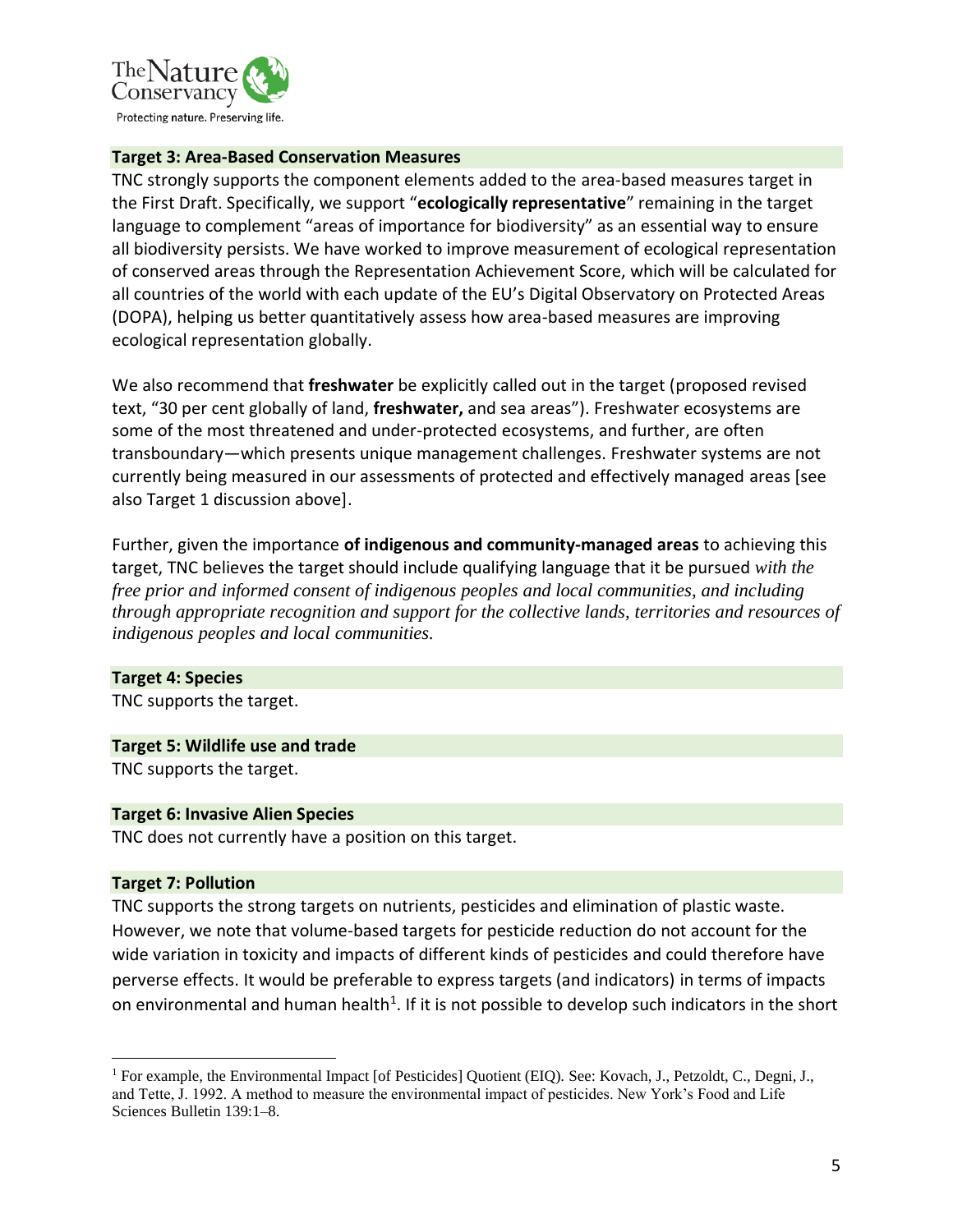

term, a volume reduction target/indicator per area of farmland might be more suitable than a focus on gross reduction of pesticides by volume.

In general regarding agricultural pollutants, the GBF should emphasize incentives for land and product stewardship measures to improve the responsible use of nutrients and pesticides through implementation of regenerative agriculture techniques in Target 10.

#### **Target 8: Climate**

The target now includes a clear objective of contributing at least 10 **Gt CO2 per year** to global climate mitigation, which is supported by TNC research.<sup>ii</sup> It now focuses on avoiding negative impacts on biodiversity (from "minimizing" in the Zero Draft).

The use of the term "nature-based solutions" (NBS) has been removed from the text in favor of "ecosystem-based approaches," which has long-standing use under the Convention. TNC acknowledges the contributions ecosystem-based approaches have for nature and people; however, we support the reintegration of the NBS concept as a broader umbrella term that fully covers all possible nature-based solutions and has been defined by IUCN in a way that includes appropriate biodiversity safeguards. Including the NBS concept throughout the GBF will improve the integration of a broader range of solutions across the multilateral environmental conventions, especially the UNFCCC. To avoid confusion of the different terms we recommend the CBD clarify the different concepts and provide examples of its application in a decision linked to the GBF.

#### **Target 9: Sustainable management of wild species**

TNC appreciates the focus in this target on protecting **customary sustainable use by indigenous peoples and local communities.**

#### **Target 10: Sustainable natural resource management**

This target on agriculture, aquaculture and forestry is improved by its focus on **increasing the productivity and resilience of production systems** and doing so through biodiversity conservation**.** TNC recommends inclusion of the concept of **regenerative agriculture** in this target, as well as consideration of inclusion of the **foodscapes** concept as an integrative framework to bring together stake holders and best practices around defined food production landscapes and seascapes.

#### **Target 11: NCP – Air, water, DRR**

This target has been made more comprehensive by recognition that nature's contributions to people are global in scope, but in removing a specific target figure (that implies specific populations have benefitted from improved nature services), the target now has new challenges for accountability and measurement.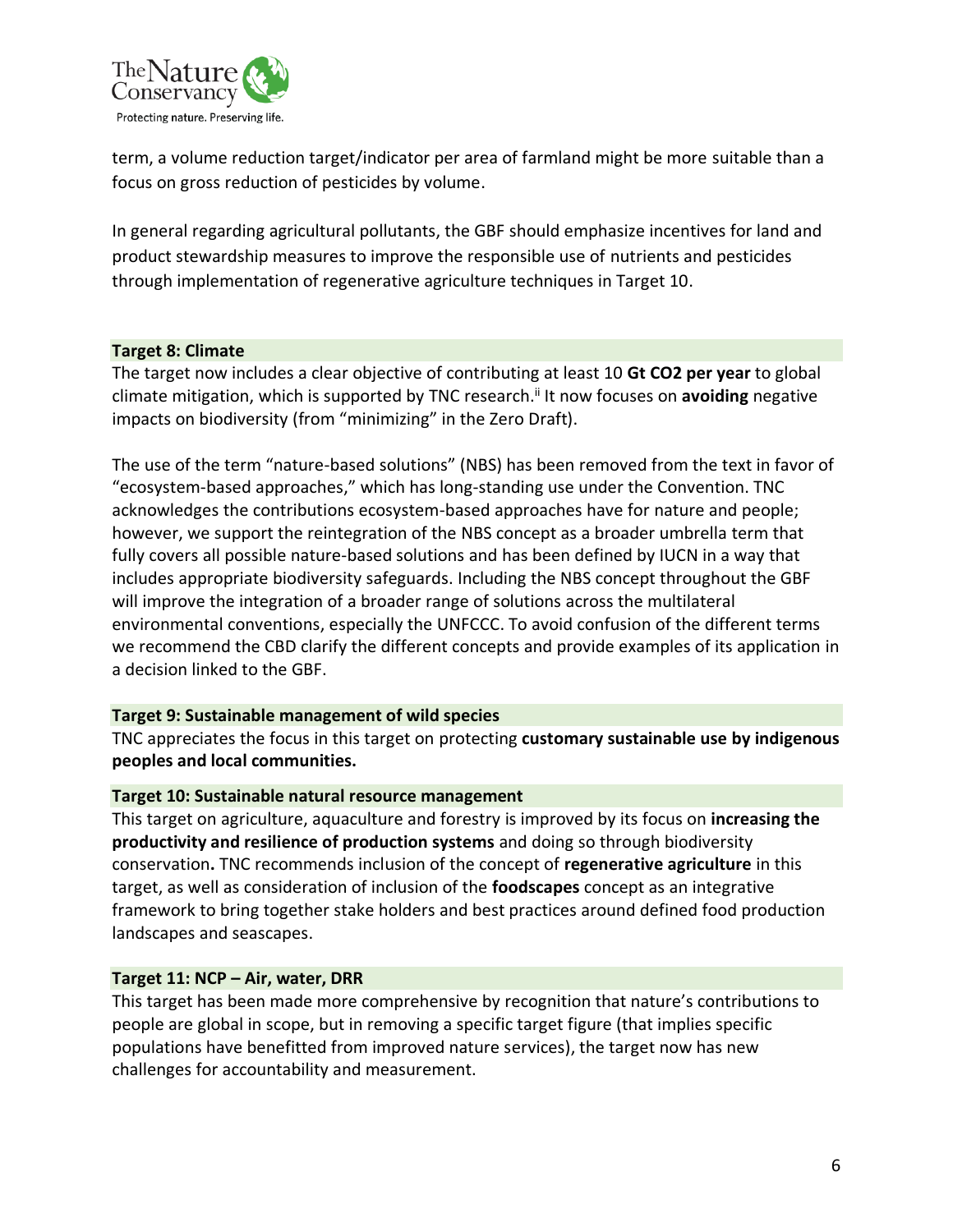

## **Target 12: Urban parks/health**

TNC recommends reinstating a measurable number in this target. (The 0.5 draft suggested a 100 per cent increase in green and blue spaces in urban areas.) We propose that the target:

*Ensure that all urban dwellers are within a 15-minute walk (1.5km) of an accessible green or blue space by 2030.*

This improves the equity and human benefits of the target more than a simple increase in area.

# **Target 13: Access and Benefit Sharing**

TNC supports the target.

# **Target 14: Mainstreaming and aligning financial flows**

This is a critical target for success of the mission. If truly implemented, it could provide the necessary transformational push for the GBF. However, it encompasses so much that there is little accountability for any specific sector-based action or policy. We recommend the inclusion of **a short set of action-oriented sub-targets that specify regulatory approaches** that are necessary to integrate biodiversity at all levels of the economy, especially in the sectors of agriculture, infrastructure, and finance.

Further, Target 14 should embed the concept of the **mitigation hierarchy**, as a key tool for avoiding and compensating impacts to biodiversity. (Mainstreaming is a broad concept, and not really a tool; more specificity is needed.) The mitigation hierarchy would tie this Target more explicitly to Targets 1 and 2 on preventing degradation and loss of intact ecosystems and restoration of degraded ecosystems, and thus would contribute to the achievement of Milestone A.1 on "**net gain** in the area, connectivity and integrity of natural ecosystems…".

# Text Proposal, Target 14:

*Fully integrate biodiversity values into policies, regulations, development plans, foreign aid and investment, poverty reduction strategies, accounts, and assessments of environmental impacts, including strategic and regional environmental assessments, at all levels of government and across all sectors of the economy, ensuring that all infrastructure, activities and financial flows follow the mitigation hierarchy and are aligned with shared goals for biodiversity.*

#### **Target 15: Business dependencies and impacts**

TNC welcomes the inclusion of a new target directed specifically to business assessment and reporting on impacts and dependencies. We note, however, that compliance will likely require **enabling regulations** by governments.

#### **Target 16: Overconsumption & waste**

TNC supports the target.

**Target 17: Biotechnology**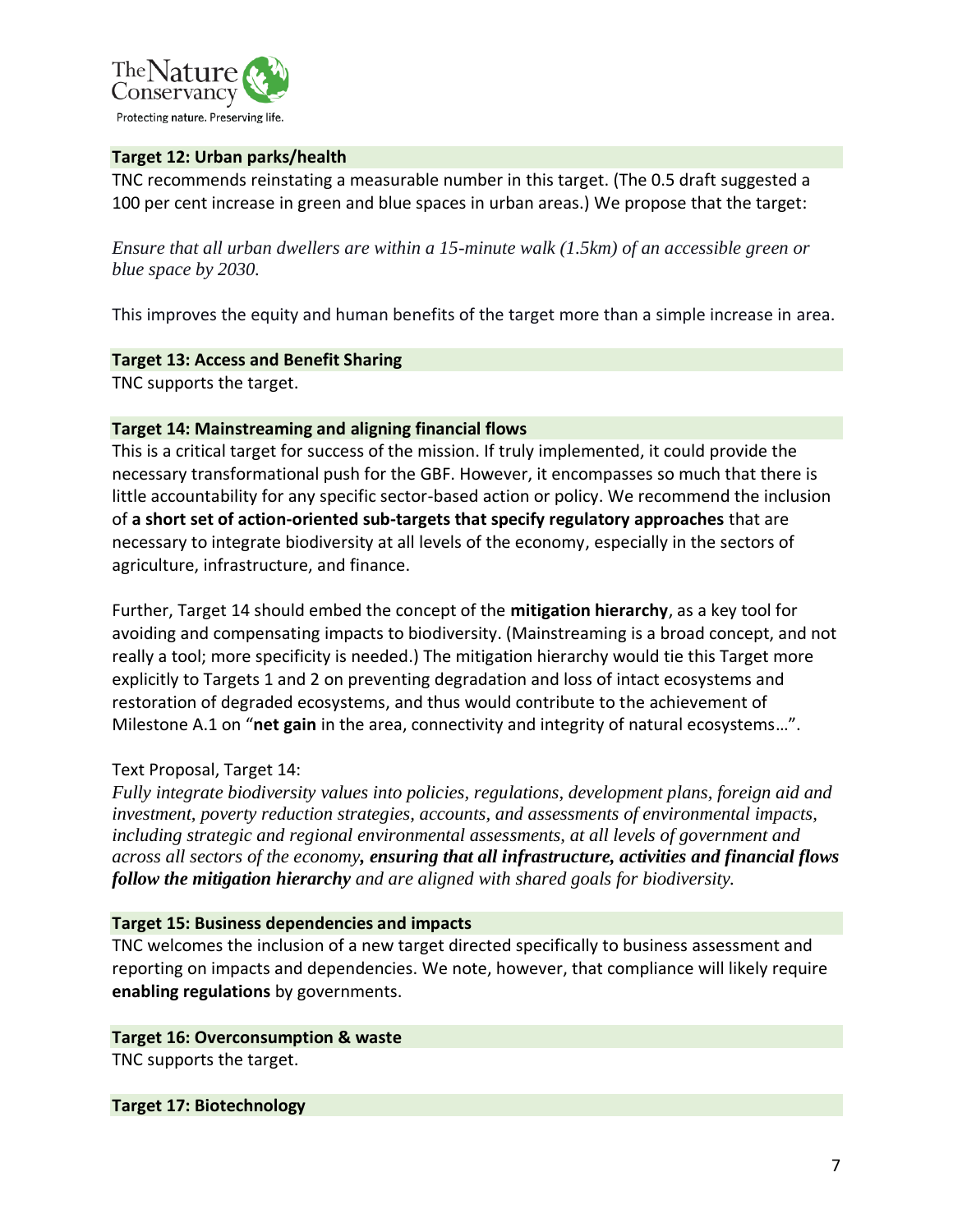

TNC does not currently have a position on this target.

#### **Target 18: Harmful subsidies**

This target is improved by providing a clear reduction by at least **US\$ 500 billion per year** of harmful incentives, in a just and equitable way, including **all** the most harmful subsidies. This is consistent with the approaches recommended by TNC's report *Financing Nature* (Deutz et al. 2020)<sup>iii</sup> which indicates that the single most impactful mechanism to close the global finance gap is to repurpose the most harmful subsidies in the agriculture sector.

#### **Target 19: Financial resources**

This target on resource mobilization calls for closing the \$700B annual finance gap. That requires that financial resources should increase from **all** sources by at least **US\$ 200 billion per year** above current levels.The negotiating text calls for increasing resources **to** [a total of] \$200B per year, which would be inadequate to close the gap when paired with a \$500B reduction in harmful flows. The \$200 billion must be new and additional (see [Figure 2.](#page-8-0))

TNC welcomes the call to increase international aid flows to developing countries by **US\$ 10 billion a year**, and we note that this is consistent with steps many countries are taking to align 30% of their international climate aid for nature-based solutions. The increase in funding to developing countries should focus on supporting policy reform to leverage substantial increases in private and public domestic resource mobilization.

TNC strongly recommends that the implementation mechanisms for the GBF include the requirement to **prepare National Biodiversity Finance Plans** by 2023 [see "Section H" below] and that the Global Environment Facility be directed to cover the costs of developing the plans for all GEF-eligible countries.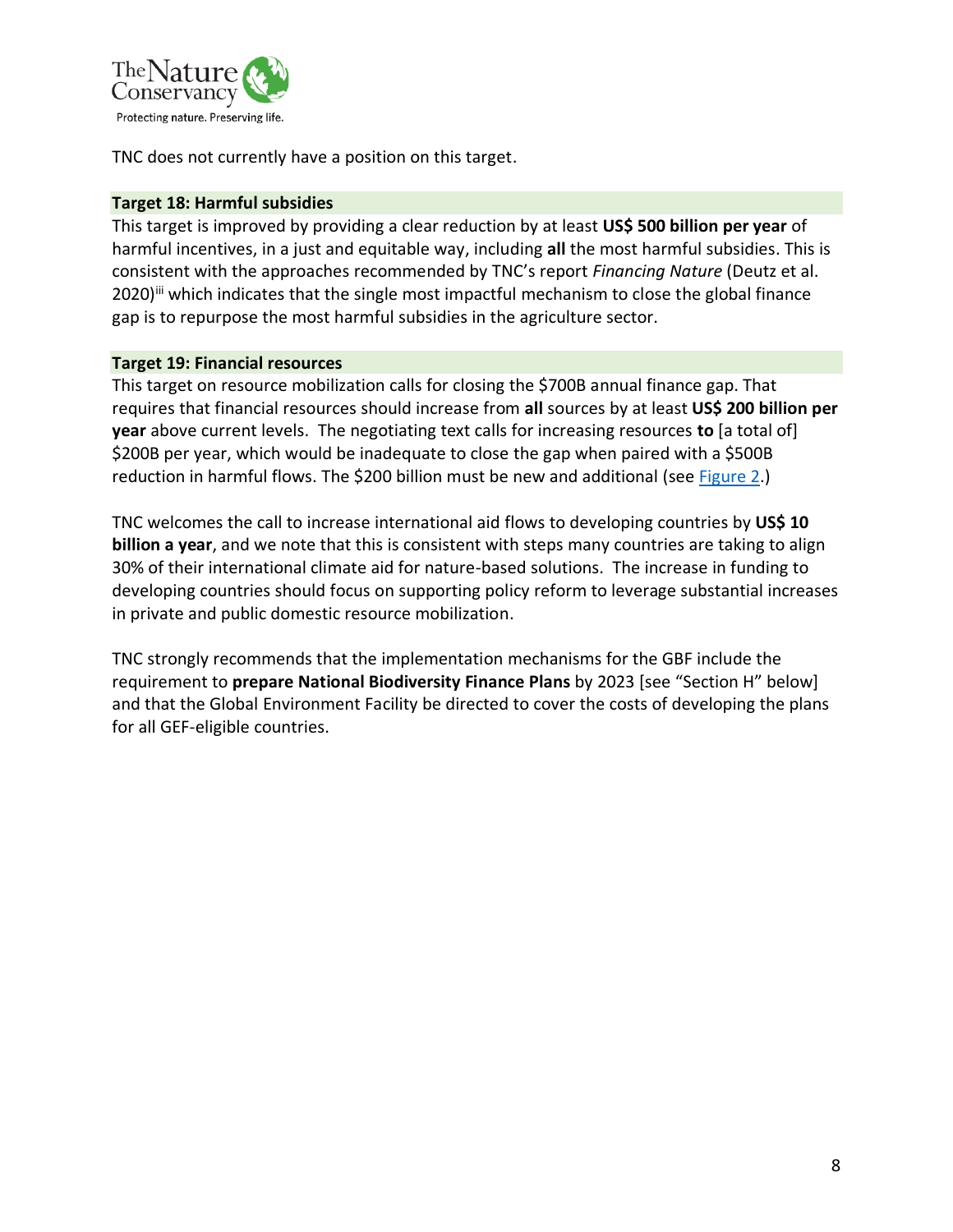



Estimate of growth in financing resulting from scaling up proposed mechanisms by 2030 (in 2019 US\$ billion per year)

<span id="page-8-0"></span>**Figure 2.** from Deutz et al. 2020.

#### **Target 20: Knowledge, awareness, education**

TNC supports the improvements to this target, particularly the strengthening of the language of indigenous peoples and local communities related to Traditional Knowledge and the importance of FPIC.

#### **Target 21: Equitable participation**

TNC supports the improvements to this target, particularly the strengthening of the language of indigenous peoples and local communities. We suggest making deliberate reference to freshwaters: "…*respect their rights over lands, waters, territories and resources*…".

#### **Section H: Implementation Mechanisms**

TNC appreciates the importance of keeping the core text of the GBF as concise as possible to support its understanding and use by a wide range of institutions and stakeholders. However, implementation mechanisms are crucial to transparency and accountability – and ultimately to the success of the GBF. The GBF must be tightly linked to the implementation components, and they must be adopted in tandem.

TNC recommends that implementation mechanisms include a requirement for all countries to produce **National Biodiversity Finance Plans**; this mechanism is necessary to achieve the Resource Mobilization targets in the GBF.

Resource mobilization mechanisms should also ensure that adequate, accessible, and appropriate **finance and capacity is available for IPLCs to fully engage in implementation of all**